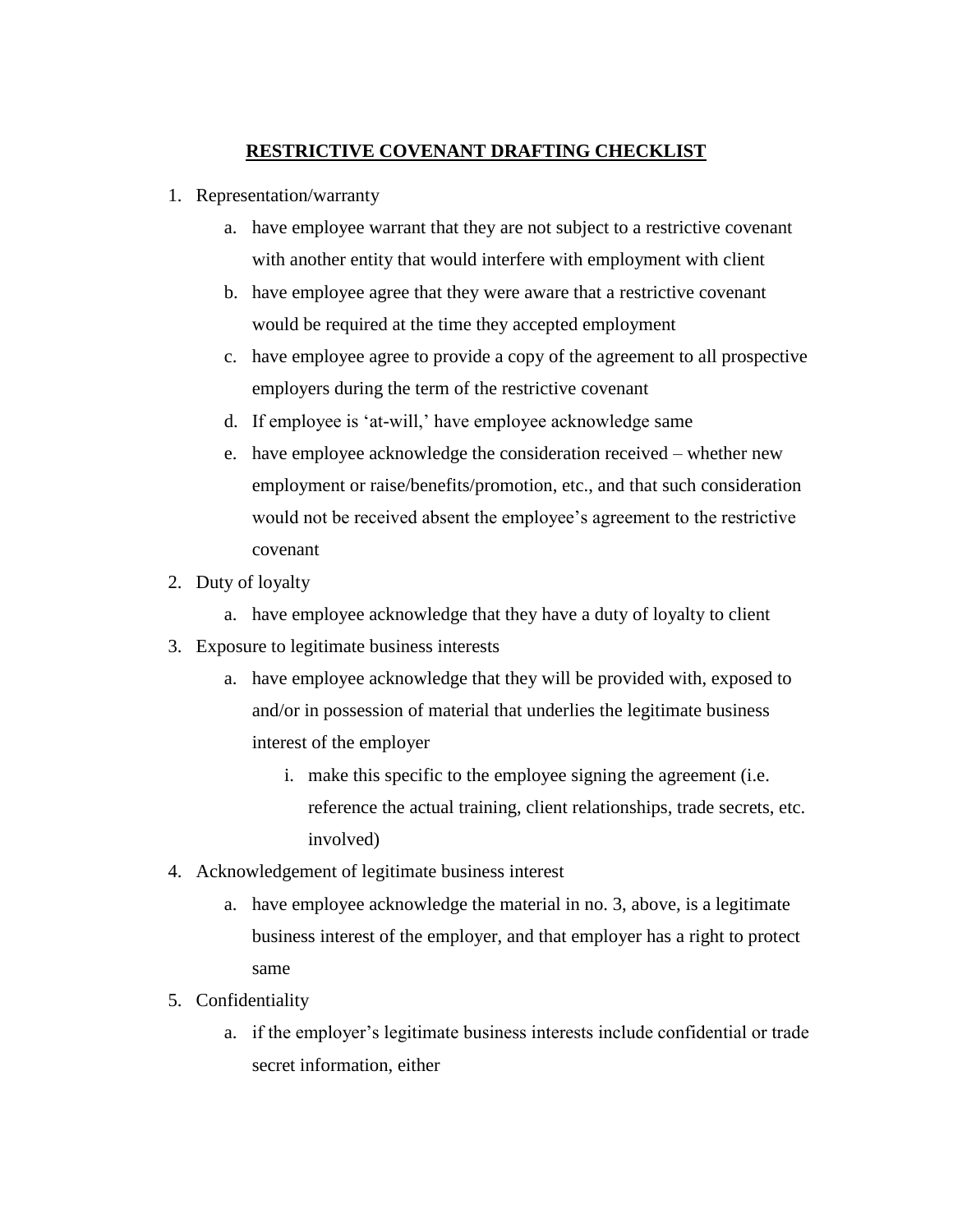- i. put a confidentiality clause in the agreement OR
- ii. reference a separate confidentiality agreement the employee must sign.

## 6. Terms of restrictive covenant

- a. Reasonable time
	- i. Limit time to 1-2 years, unless you can justify a longer term with facts from client
- b. Reasonable geographic scope
	- i. Limit to the territory in which employee works for client
	- ii. Add nonsolicitation of clients and vendors with whom employee will interact
	- iii. Add nonsolicitation of employees of client
- c. Reasonable substantive scope
	- i. Limit restrictive covenant to services provided by employee to client within last few years of employment

## d. Survival

- i. Specify that obligation not to compete will survive termination of agreement
	- 1. Specify that employer's breach of any duty to employee will not be available as a defense to enforcement of noncompete

## 7. Remedies

- a. Specify that damages will be recoverable by client
	- i. Consider whether liquidated damages clause is required
- b. Specify that client may seek injunctive relief
	- i. Any preliminary injunctive relief will be without the necessity of posting bond
- c. Specify that client will be able to recover costs of enforcement, including attorneys' fees